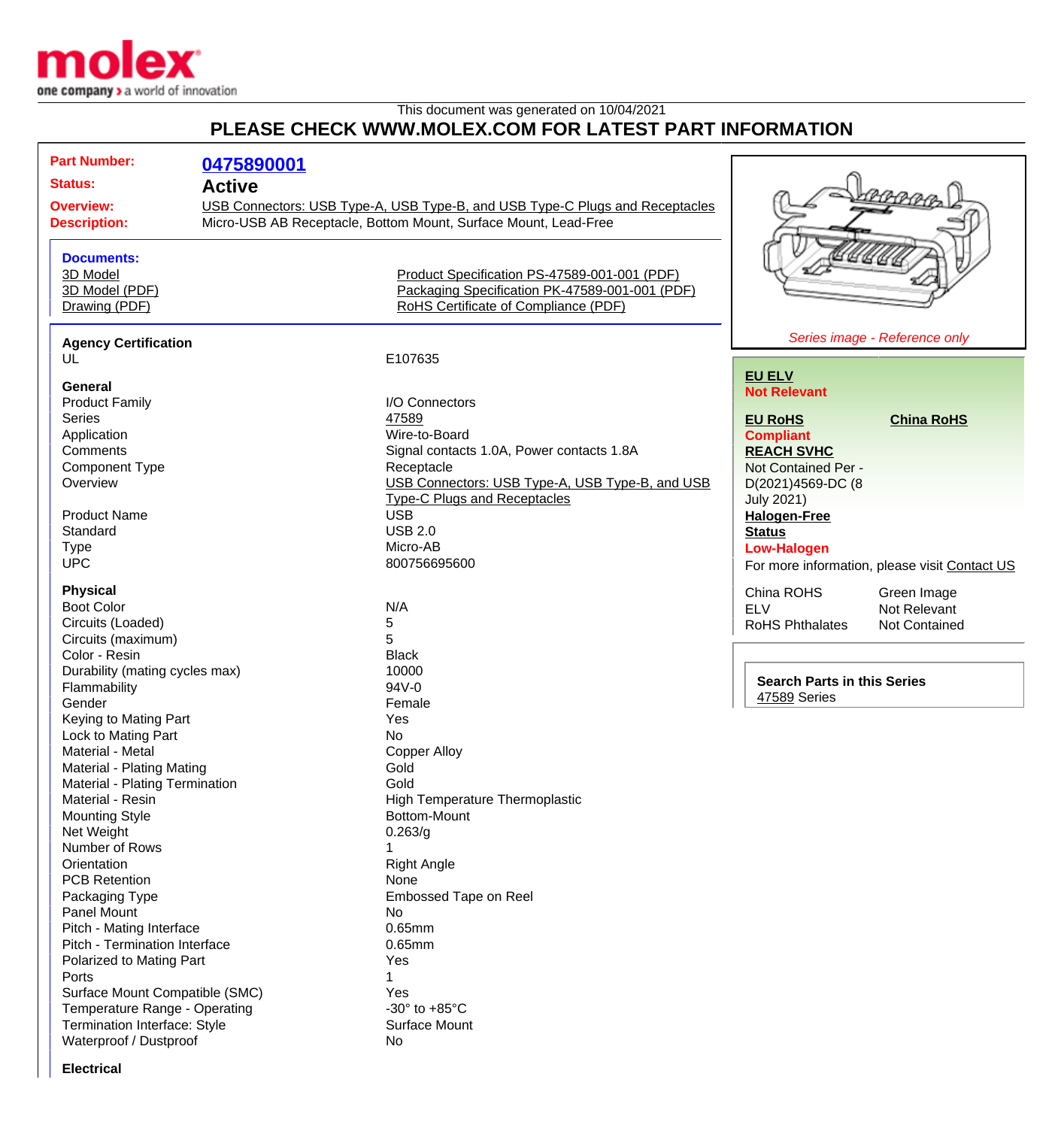| Current - Maximum per Contact<br>Grounding to Panel<br>Shield Type<br>Shielded<br>Voltage - Maximum                                                                           | 1.8A, 1.0A<br>Yes.<br><b>Full Shield</b><br>Yes<br>30V AC (RMS) |  |  |  |
|-------------------------------------------------------------------------------------------------------------------------------------------------------------------------------|-----------------------------------------------------------------|--|--|--|
| Solder Process Data<br>Duration at Max. Process Temperature (seconds)<br>Lead-freeProcess Capability<br>Max. Cycles at Max. Process Temperature<br>Process Temperature max. C | 003<br><b>REFLOW</b><br>001<br>255                              |  |  |  |
| <b>Material Info</b>                                                                                                                                                          |                                                                 |  |  |  |
| <b>Reference - Drawing Numbers</b><br>Packaging Specification<br><b>Product Specification</b><br>Sales Drawing                                                                | PK-47589-001-001<br>PS-47589-001-001<br>SD-47589-001-001        |  |  |  |

## This document was generated on 10/04/2021 **PLEASE CHECK WWW.MOLEX.COM FOR LATEST PART INFORMATION**